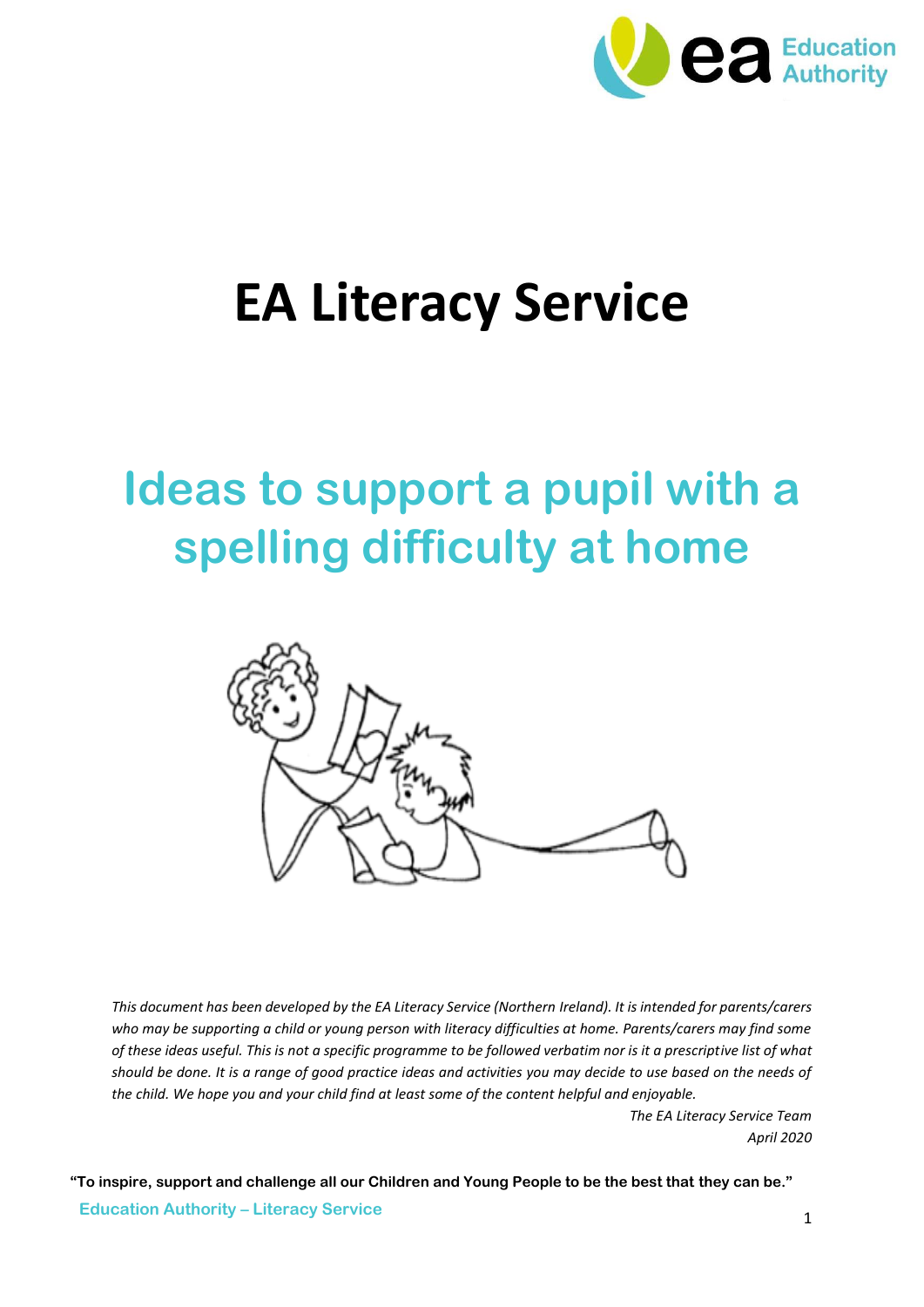

### Some ideas for parents to support spelling:

- Just **give** the spelling when a child is 'in a flow of ideas.'
- $\cdot$  Encourage them to stretch out the word and listen for the sounds. (They can use their fingers or mime stretching chewing gum)
- $\cdot$  Encourage the child to spell as much as they can, then tell them the 'tricky bit.'
- Show them how you can take a word and make lots of other words just by changing a letter. E.g. cat - hat / hut- hug
- **Look for the tricky bits in words: chip, meat, station.**
- If the child writes **sno** don't say 'that's wrong '. Say 'that does say snow but we spell it with '**ow'** - then show them the correct spelling snow.
- $\bullet\bullet$  Break words into chunks (syllables), fan / tas / tic, ba / na /na.
- $\bullet\bullet$  Play games counting the syllables in words.
- $\cdot$  When giving a long spelling give it in chunks and at writing speed un... der ...stand
- $\cdot$  Look for the pattern in a list of spellings sleep, meet, feet, teeth.
- Make up mnemonics for difficult/tricky words 'does' (**d**addy **o**ften **e**ats **s**weets)
- Decorate or illustrate words; for example like 'look' or 'see.'
- $\cdot$  Use a dry wipe board to build words using the sounds.
- Write the sounds on paper squares and build the words.



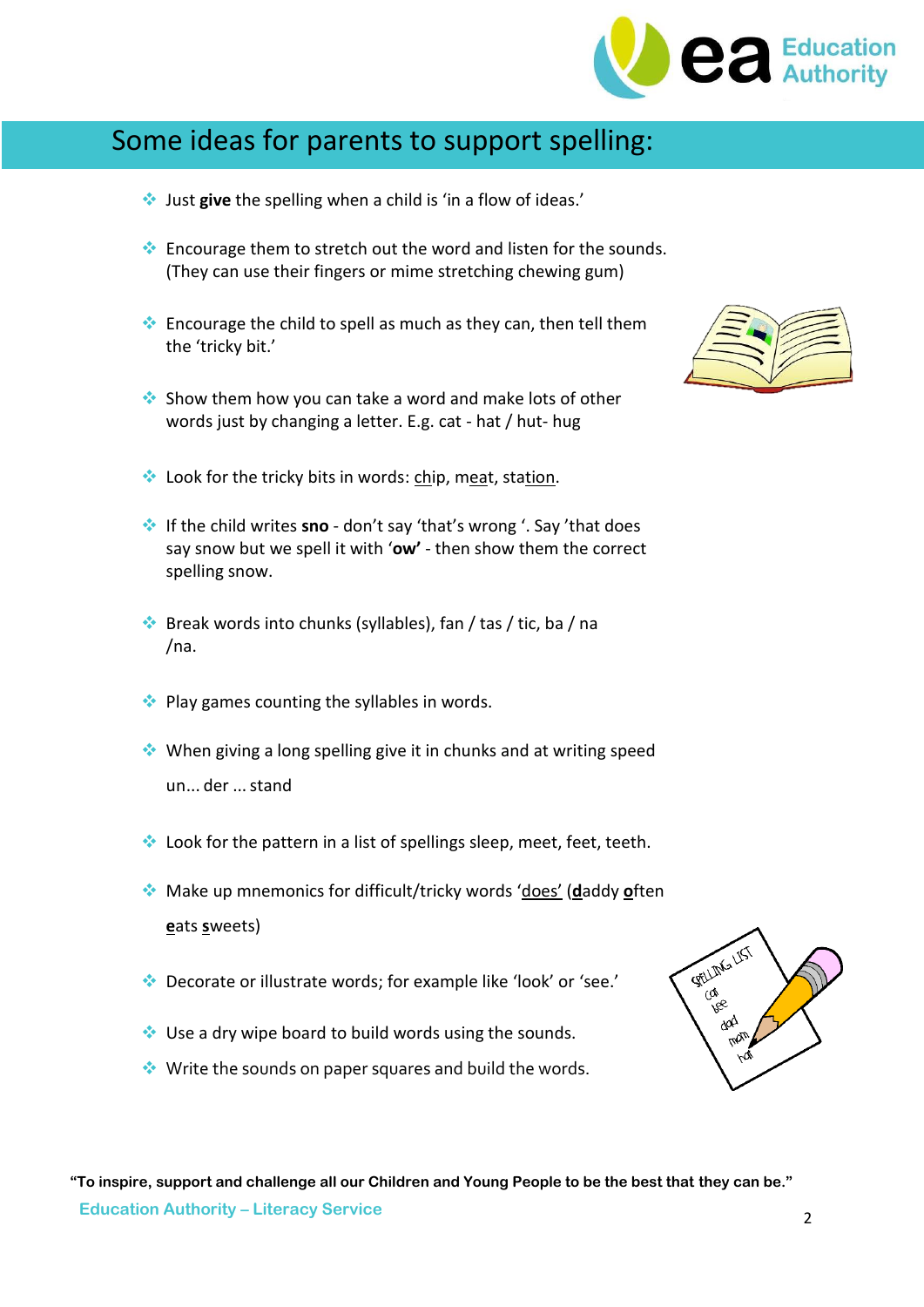

- Get them to use 'Simultaneous Oral Spelling  $-$  S.O.S strategy  $-$  saying the letter names as you write/trace them.
- ◆ Look, Say, Cover, Write and Check.
- Colour and trace over the word five times in different colours.
- **◆ Bubble write the words.**
- Make the words using magnetic letters, wooden letters, foam letters, dough letters or trace in sand/salt/flour.
- Fill a squeezy bottle of water and write words on the ground or on a wall (outside!).
- Always check words by asking a child to write them down, or to give you the letter names from memory.
- Make sure that they have a try page for all written homework.
- Get them to check their written work use COPS. (See Literacy Service 'Support for

Writing' guidance document, page 8)

 Use a spell checker, for example Microsoft Word spell check, Siri or Alexa (make sure you are using UK spelling settings).

#### **Mnemonics:**

Using mnemonics is a fun way to remember how to spell 'tricky words'. The mnemonic should have a visual hook e.g. island. Examples of mnemonics include:

**because** - **b**ig **e**lephants **c**an **a**dd **u**p sums **e**asily **said** - **s**ally **a**nn **i**s **d**ancing **does** - **d**addy **o**ften **e**ats **s**weets is **island** - **is land**



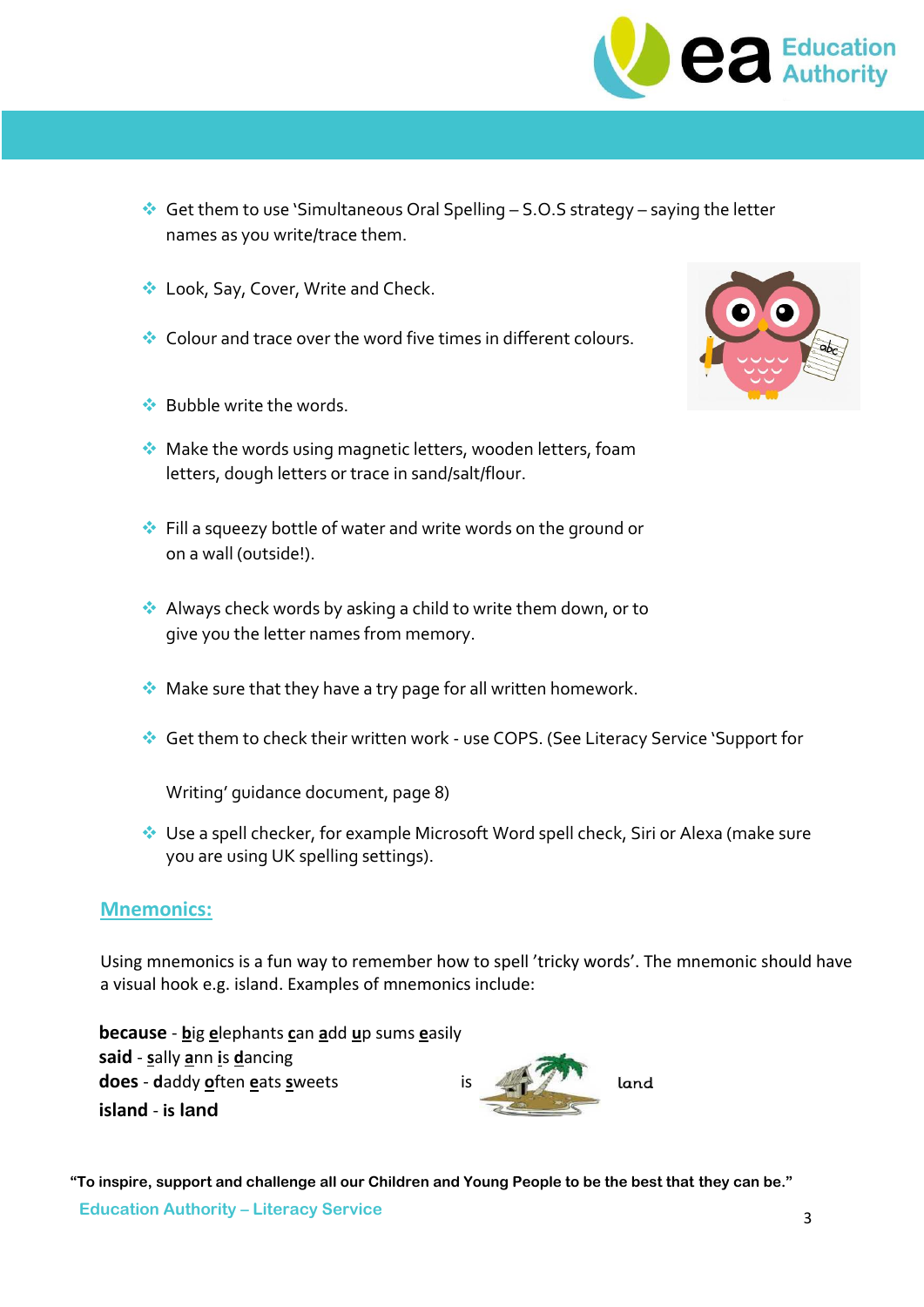

### **Learning in sequence:**

Constant overlearning and revision are important and help with sequencing sounds and letters to support spelling. Use memory cards and visual aids to prompt:

- $\cdot \cdot$  the alphabet
- $\cdot$  the days of the week
- $\cdot$  the months of the year
- $\cdot$  multiplying tables



Singing 'tables' or the months of the year to a favourite tune can be a good way to memorise them.

#### **Assistive Technology/Computers and Literacy Skills:**

Word processing is helpful for many reasons: -

- It is easier and quicker to press a key than to form a letter, typing enhances the presentation of work
- Parents may be using home devices and software supported through C2k and/or the school

#### **Keyboard Skills:**

Word processing is ideal for children with handwriting difficulties; they need to develop keyboard skills. If you have access to a computer/tablet at home, word processing skills can be developed further.

You may wish to use free software such 'BBC Dance Mat typing' or other free online touch-typing resources (more suitable for older children):

<https://www.bbc.co.uk/bitesize/topics/zf2f9j6/articles/z3c6tfr>

This website is a useful resource to develop and improve keyboard skills in a fun way.